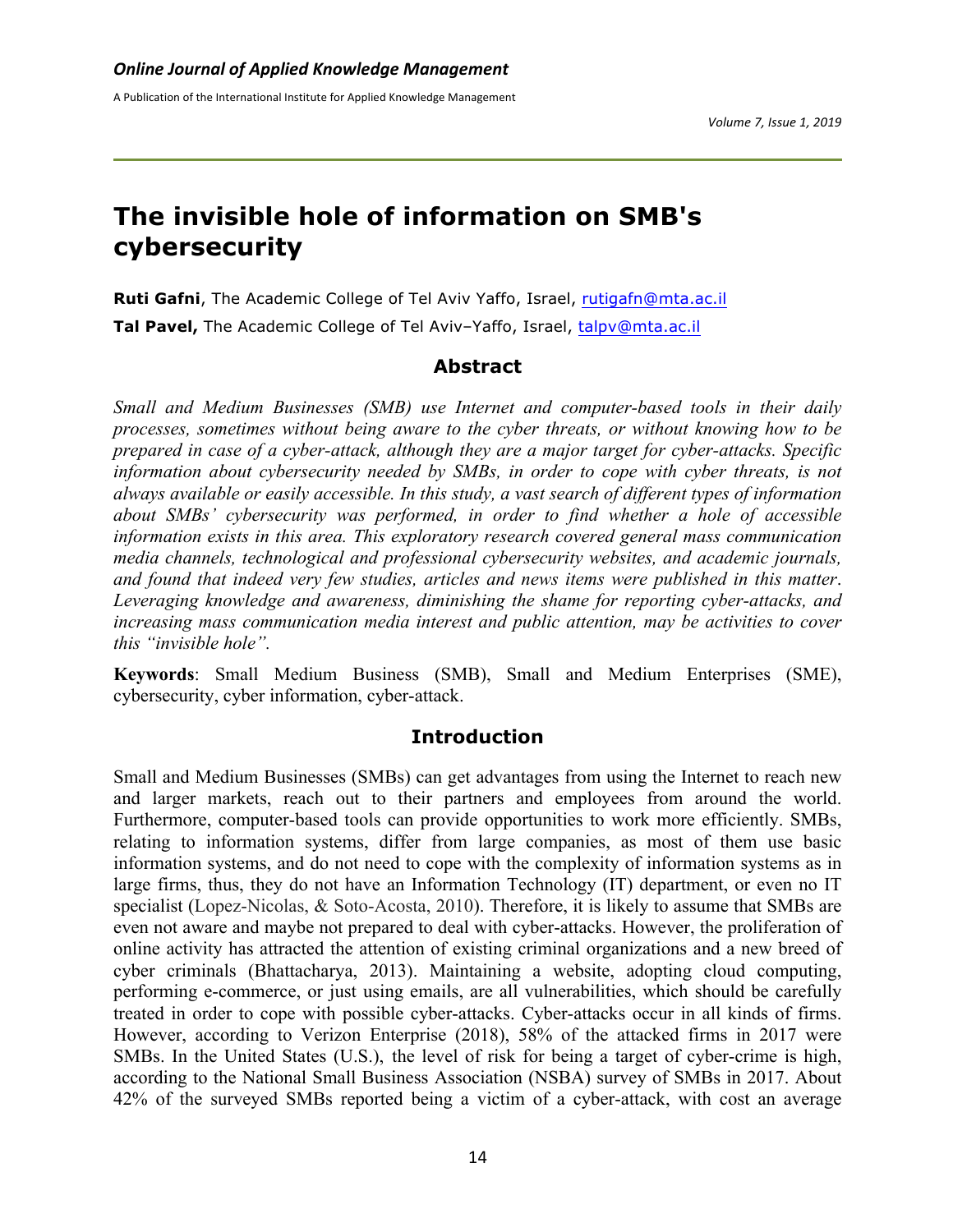*Volume 7, Issue 1, 2019*

\$32,021 for companies whose business banking accounts were hacked, and \$7,115 on average for small businesses overall in the U.S. (NSBA, 2017). Every business that uses the Internet is responsible for creating a culture of security that will enhance business and consumer confidence (FCC, 2018). However, the information and knowledge about cybersecurity needed by the owners, managers and decision-makers of SMBs, in order to cope with cyber threats, is not always available or easily accessible. Most of the public information available, report about large business cybersecurity attacks, or specific references to complex systems. In this exploratory study, a vast search of different types of information about SMB's cybersecurity was performed, in order to find whether a hole of accessible information exists in this area.

The definition of Small and Medium Business (SMB) as it is called in the U.S., or Small and Medium Enterprises (SME) as called in the European Union (E.U.), may vary according to countries. For example, E.U. SMEs are firms with fewer than 250 persons (European Commission, 2019), SMBs in the U.S. are firms with fewer than 500 employees (SBA, 2019), and in Israel less than 100 employees (SBA – Small Business Agency, 2018). These small firms are compound from Independent Business who have only one person, which is the owner of the business, micro or Small Office Home Office (SOHO), small firms, and medium-size firms. The subdivisions are according to the number of employees, and normally also the annual turnover of the firm or and/or an annual balance sheet (Kushnir, 2010). In some countries, there are also differences according to industries (SBA, 2019). Table 1 presents the definition of SMBs in E.U., U.S. and Israel (Kushnir, 2010), and the percentage of firms of each size, in E.U. (Muller et al., 2017), U.S. (U.S. Small Business Administration, 2018) and Israel (Asakim Be-Misparim, 2018). As can be seen, the largest amounts of firms are independent and micro (E.U.: 93%; U.S.: 97.85%; Israel: 85.82%).

|               |                  | Independent | <b>Micro</b> | <b>Small</b> | <b>Medium</b> | <b>Total SMBs</b> | Large    |
|---------------|------------------|-------------|--------------|--------------|---------------|-------------------|----------|
| E.U.          | No. of Employees |             | <10          | < 50         | $\leq$ 250    |                   | $>=250$  |
|               | % of Enterprises | 93          |              | 5.8          | 0.9           | 99.7              | 0.3      |
| U.S.          | No. of Employees |             | <19          | < 100        | $<$ 500       |                   | $>=$ 500 |
|               | % of Enterprises | 80.45       | 17.4         |              | 2.03          | 99.88             | 0.12     |
| <b>Israel</b> | No. of Employees |             | $<$ 5        | $20$         | < 100         |                   | $>=100$  |
|               | % of Enterprises | 53.55       | 32.27        | 11.09        | 2.72          | 99.63             | 0.37     |

**Table 1:** Definition of SMBs and Percentage According to Size

Information about cybersecurity, cyber-attacks, risks, and ways to act in order to be prepared, can be obtained in different ways. Large firms, government entities and critical infrastructure companies, are subject to cybersecurity regulations, which get them involved with the up to date threats, vulnerabilities and ways to cope with those possibilities. However, most SMBs are not subject to cybersecurity regulations. There are guidelines (not regulations) to SMB cybersecurity preparedness, different from those to large firms and critical infrastructure firms, published by relevant country's cybersecurity governmental agencies (US-Cert-SMB, 2018; National Cyber Security Authority, 2017). Unfortunately, these guidelines do not reach all of the SMBs, especially not the smallest ones. Moreover, for an SMB manager or decision maker, the tasks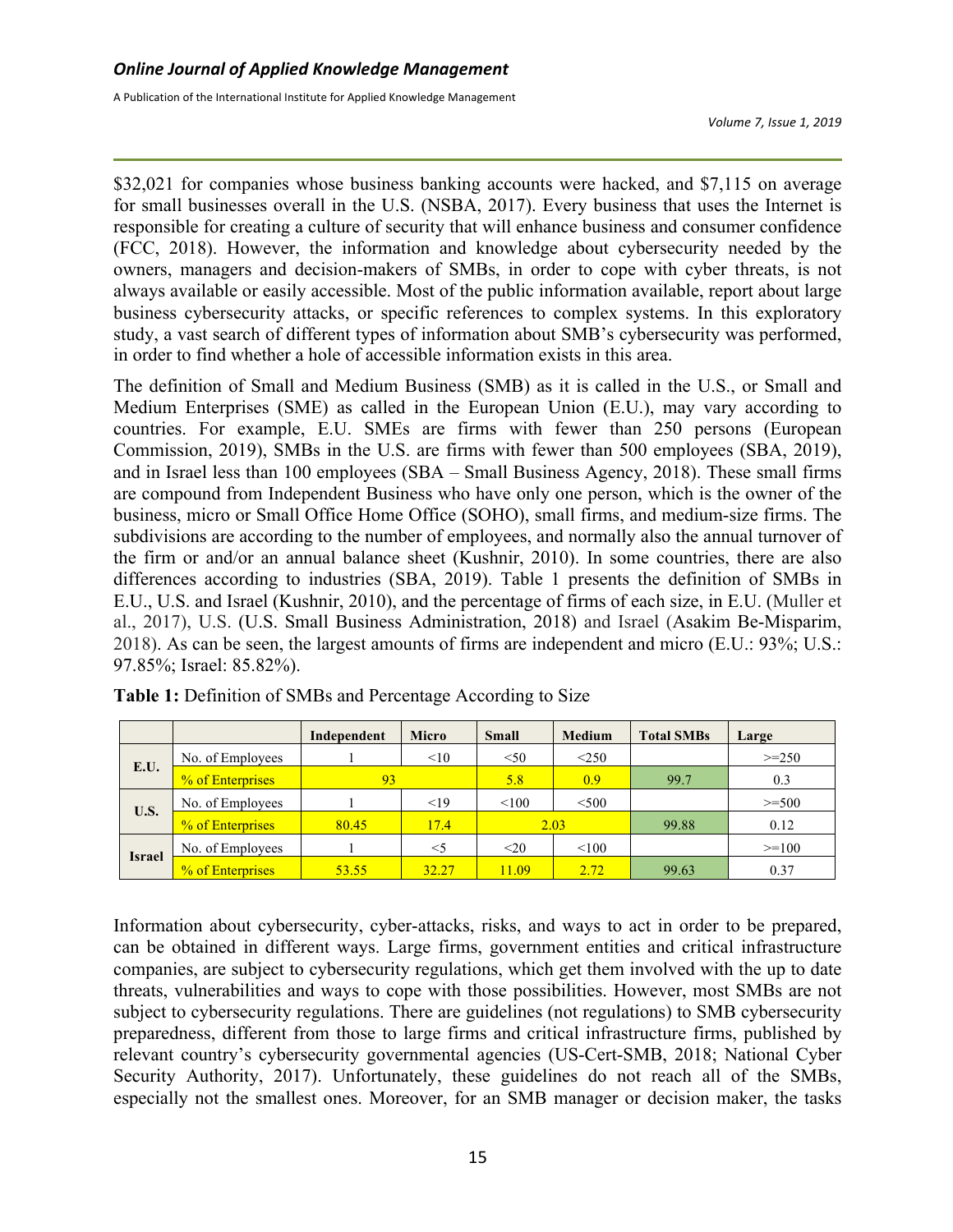*Volume 7, Issue 1, 2019*

described in those guidelines can seem overwhelming (Bell, 2017). Another popular way to receive information is through mass communication media channels. The SMB's owners, managers and decision-makers can get information and news reported in newspapers, news websites, radio and television. Reporters to the mass media can get information from professional sources, such as specific websites, and from published research (academic studies & professional white papers). However, most of the breaches and cyber-attacks published in this kind of media are about attacks to large firms. SMBs' owners, managers, and decision-makers do not seem themselves as a target to these kinds of attacks, because they think they are too small to be a relevant target to hackers. Moreover, small businesses owners, managers and decisionmakers are preoccupied with everyday business concerns, thus, neglecting cybersecurity issues, resulting in an increase of vulnerability to cybercrime (Bhattacharya, 2013). The challenge is that cybersecurity requires an element of specialist knowledge to be operational, often thought to be a technical person, and it also requires a budget (Bell, 2017). Thus, the vulnerabilities of an SMB are wide, because of various reasons:

- (1) The SMB's owners, managers, and decision-makers are not aware of cybersecurity threats;
- (2) Part of the insufficiency of awareness derives from the lack of regulation;
- (3) Even if the SMB's owners, managers, and decision-makers might be aware to cybersecurity potential feasibility, they may not understand the specifics risks of an attack on their business;
- (4) Even if the SMB's owners, managers, and decision-makers understand the risks, and are capable to perform a relevant risks analysis, they might not have enough knowledge on how to prepare the firm in order to mitigate the risk;
- (5) The SMB's owners, managers, and decision-makers might not have enough budget in order to cope with cybersecurity threats. Generally, SMBs have less technological, financial and human resources to respond to cyber-attacks, less sophisticated security infrastructure, less organized processes in order to manage threats, and thus, they are found by hackers as more vulnerable.

Information of greater explicitness and broader scope allows for more rational decision-making (Child & Hsieh, 2014). The decision-makers capability for identifying, avoiding, and manage cyber-attacks is essential for more effective decisions. Therefore, information and knowledge are crucial to recognize cybersecurity threats, to reduce the risks and uncertainty and to stimulate awareness manage of. The goal of this study is to find whether the information for SMBs, about threats, risks, vulnerabilities, and suggestions on how to protect the business from a cyber-attack is published and available to the SMB's owners, managers and decision-makers.

# **Methodology**

In order to find the extent of the media coverage of cybersecurity incidents in the SMBs sector, information that may be rolled over to the owners, managers and decision-makers of SMBs, a vast search for publicly available written information was conducted. All cybersecurity articles, news and papers found were read, in order to decide whether they are relevant to SMBs. There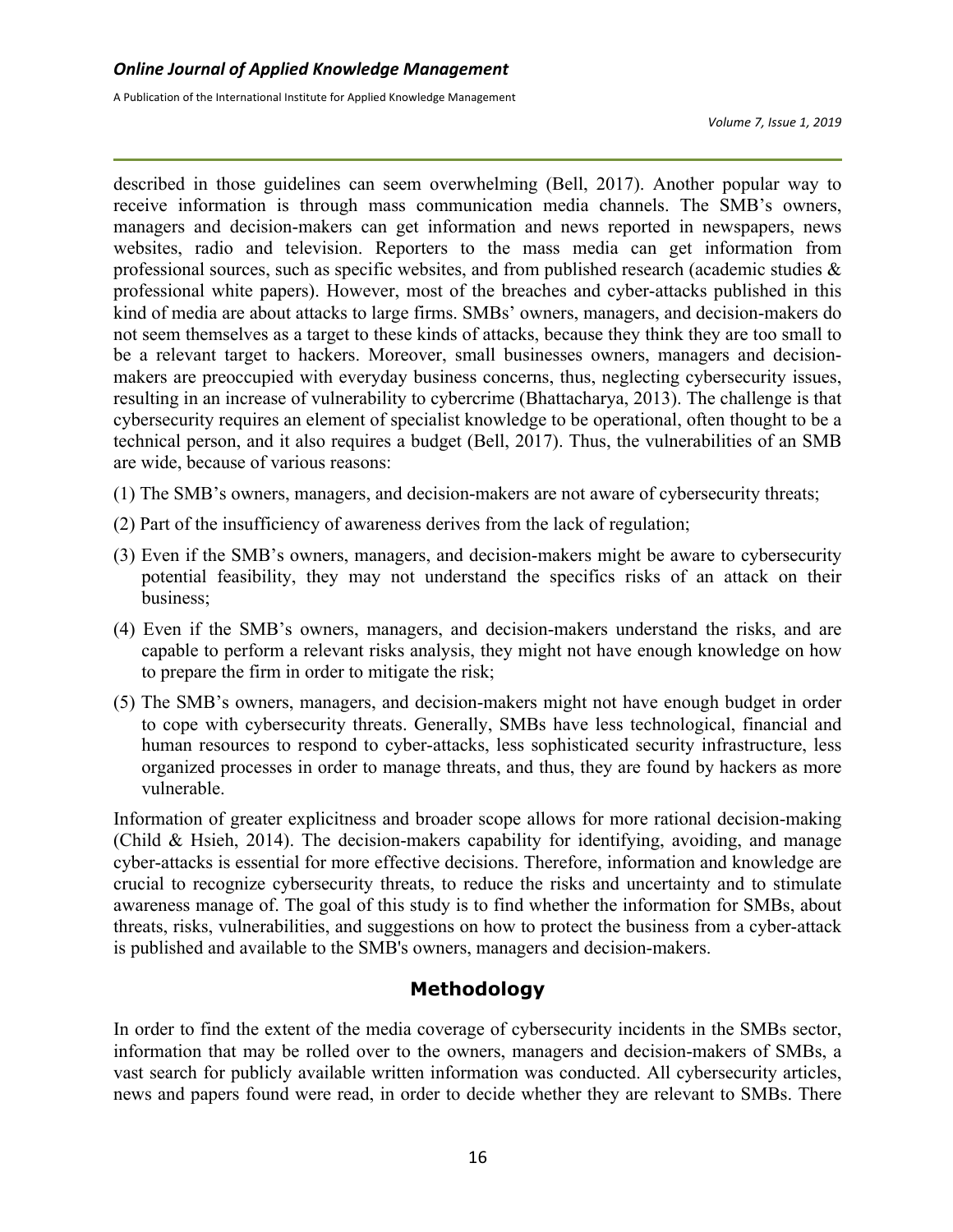was no necessity to find words like SMB, SME, or the specific size of the firm reported in the article. If those terms were found, the articles were obviously counted. Moreover, other articles, according to their essence, which fit both large and small businesses, were counted as well. The search included three kinds of publications:

- 1. **General media channels websites** Nine major general worldwide mass communication media channels websites were covered for cybersecurity news items published between the dates January  $1<sup>st</sup>$  - December 31<sup>st</sup> 2018, in order to find the reports about cyber-attacks and breaches of SMBs published during the year 2018. This research used several known lists in order to map the major worldwide general news channels website:
	- (a) "Top 10 Most Popular News Channels In The World" (Richi, 2017);
	- (b) "International news channels" (International news channels, n.d.);
	- (c) "United States cable news" (United States cable news, n.d.);
	- (d) "Top 10 famous news channels of the world" (Digvijaya, 2017);
	- (e) "MSNBC Ranks as No. 1 Cable Network in Total Viewers for First Time Ever" (Otterson, 2017).

The websites chosen were those who appear in several of the above lists and represent different countries or different characteristics. Therefore, the following sources were chosen: Reuters (Worldwide, U.K.), BBC (U.K.), CNN (U.S.), CBS (U.S.), Al Jazeera (Qatar), Deutsche Welle (Germany), Russia Today (Russia), CNBC (U.S.), Haaretz (Israel). For each source, the sections, which covered cybersecurity issues, were manually browsed, and in addition, all the articles with the tag "cyber" were read.

- 2. **Technological and professional cybersecurity websites –** Nine major technological and professional cybersecurity and information security websites were covered in cybersecurity articles published between the dates January  $1<sup>st</sup>$  - December 31 $<sup>st</sup>$  2018, in order to find the</sup> reports about cyber-attacks and breaches of SMBs published during the year 2018. In order to find the relevant websites, several lists of major technological and professional cybersecurity websites were examined:
	- (a) "Top Cyber Security News Websites Newsletter" (FeedSpot, 2018);
	- (b) "The Top Cyber Security Blogs and Websites of 2018" (University of San Diego, 2018);
	- (c) "Best Cyber Security News Blogs 2018" (CyberDB, 2018);
	- (d) "Top Cybersecurity News Sites" (Morgan, 2018);
	- (e) "Top 10 Cybersecurity Blogs You Should Add to Your Feed" (GlobalSign, 2018).

The websites chosen were those who appear in several of the above lists and represent different countries and characteristics. Accordingly, these sources were chosen: HackRead ("Cyber Attacks", "Phishing Scam", "Leaks", "Malware" sections), The Hacker News, Tripwire, Wired, Naked Security, Cnet, Krebs on Security, Dark reading, TelecomNews (Israel).

3. **Academic journals** – 35 peer-reviewed academic journals were browsed, for the last five years (2014-2018), looking for articles published about SMB and cybersecurity. This search included articles referencing to SMB or to individuals, because independent small businesses employ only one person and micro businesses employ one to four persons. The selection of journals was performed in a few stages: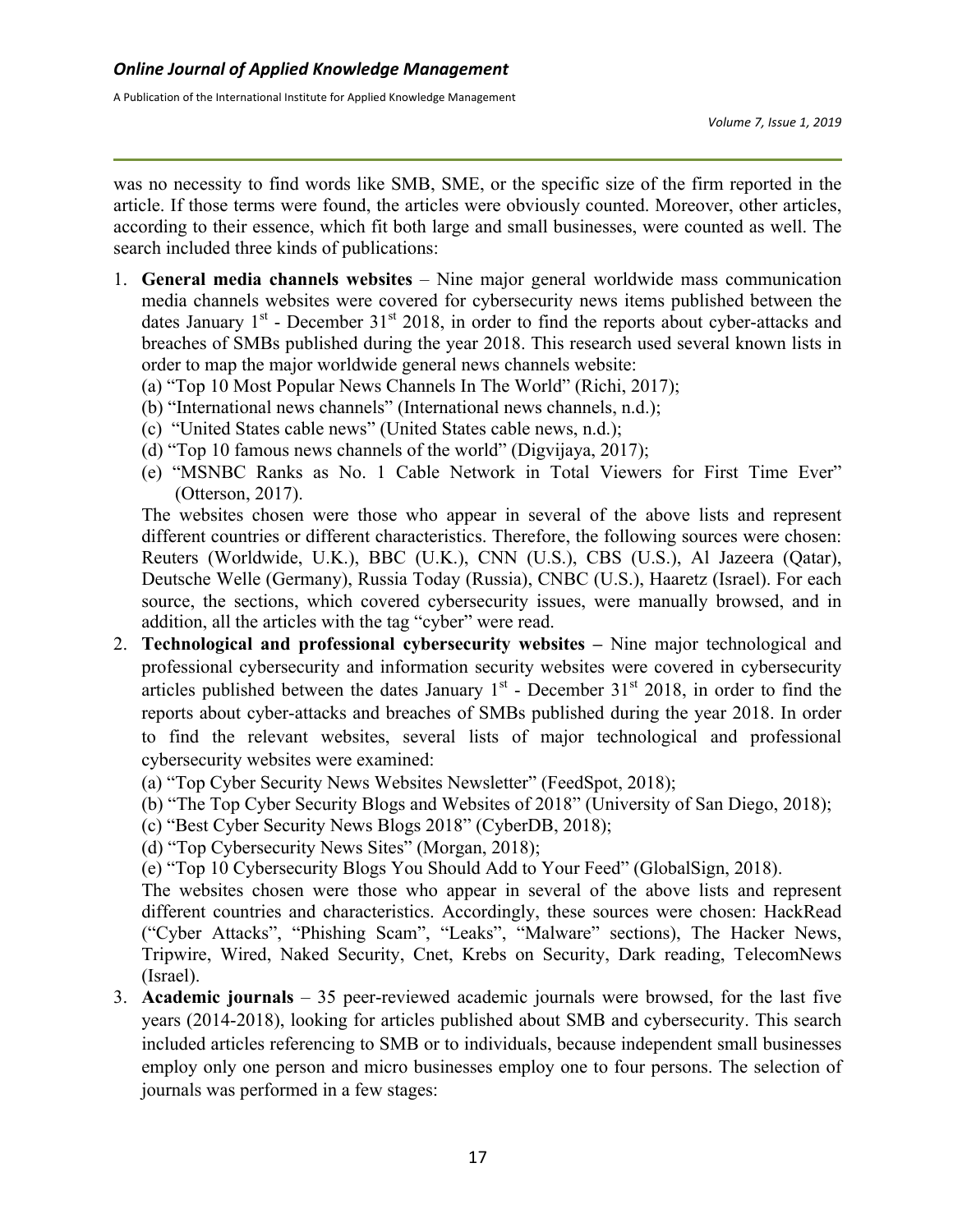- a) Google Scholar, Academic Search Premier (EBSCO) and ABI/INFORM Global (ProQuest) were used in order to find relevant published papers about cybersecurity and small businesses.
- b) The journal names of the collected papers were entered in the journal's list.
- c) The bibliography of the collected papers was browsed in order to find relevant cited papers. The names of the journals where these relevant papers were published were added to the journal list. This step was performed for several cycles and stopped when papers were older than 10 years.
- d) For each found relevant paper, a search was done, in order to find newer papers citing them. The names of the journals where these relevant papers were published were added to the journal list.
- e) For each journal in the list, the tables of content of the last five years were manually browsed.

# **Findings**

The findings of the search performed were summarized in the following tables, according to the nature of the information retrieved. Each table consists of the list of browsed sources, and the number of items found, for each month when the search was conducted over one year, of for each year, when the search was conducted for a period of five years.

# **General Media Channels Websites Findings**

The results of the search in the cyber sections in general media channel are displayed in Table 2. The research examined the chosen nine main news channels and covered a total of 1,966 cybersecurity news items during the year 2018 (three sources were available only partly, when not available N/A is written in the specific cells). Each cell in the table contains the number of articles about cybersecurity regarding SMBs that were published in a specific source (row) and month (column) and the total of articles about cybersecurity published in the same source and month. There were found only 5 SMB's related news items.

| <b>Source</b>             | <b>Section</b> | Jan-<br>18 | Feb-<br>18 | Mar-<br>18 | Apr-<br>18 | $May-$<br>18 | Jun-<br>18 | Jul-<br>18 | Aug-<br>18 | Sep-<br>18 | Oct-<br>18 | $Nov-$<br>18 | Dec-<br>18 | <b>Total</b><br>2018 |
|---------------------------|----------------|------------|------------|------------|------------|--------------|------------|------------|------------|------------|------------|--------------|------------|----------------------|
| Reuters                   | Cybersecurity  | 0/44       | 0/42       | 0/31       | 1/36       | 0/32         | 0/28       | 0/18       | 0/26       | 0/19       | 0/30       | 0/20         | 0/27       | 1/343                |
| <b>BBC</b>                | Tag - Cyber    | 0/5        | 0/10       | 0/8        | 0/8        | 1/7          | 0/5        | 0/2        | 0/6        | 0/5        | 0/23       | 0/28         | 2/47       | 3/154                |
| <b>CNN</b>                | Tag - Cyber    | N/A        | N/A        | 0/1        | 0/1        | N/A          | N/A        | 0/1        | N/A        | 0/21       | 0/14       | 0/50         | 0/26       | 0/114                |
| <b>CBS</b>                | Cybersecurity  | 0/5        | 0/3        | N/A        | 0/4        | N/A          | N/A        | 0/1        | 0/8        | 0/7        | 0/7        | 0/3          | 0/11       | 0/49                 |
| A <sub>1</sub><br>Jazeera | Tag - Cyber    | 0/3        | 0/3        | 0/4        | 0/8        | 0/3          | 0/3        | 0/6        | 0/1        | 0/1        | 0/8        | 0/7          | 0/12       | 0/59                 |
| Deutsche<br>Welle         | Tag - Cyber    | 0/6        | 0/14       | 0/9        | 0/14       | 0/21         | 0/6        | 0/10       | 0/8        | 0/6        | 0/10       | 0/8          | 0/7        | 0/119                |
| Russia<br>Today           | Tag - Cyber    | 0/24       | 0/23       | 0/38       | 0/18       | 0/21         | 0/22       | 0/25       | 0/25       | 0/19       | 0/29       | 0/13         | 0/25       | 0/282                |

**Table 2:** Published Cybersecurity News Articles on General Media Channels Websites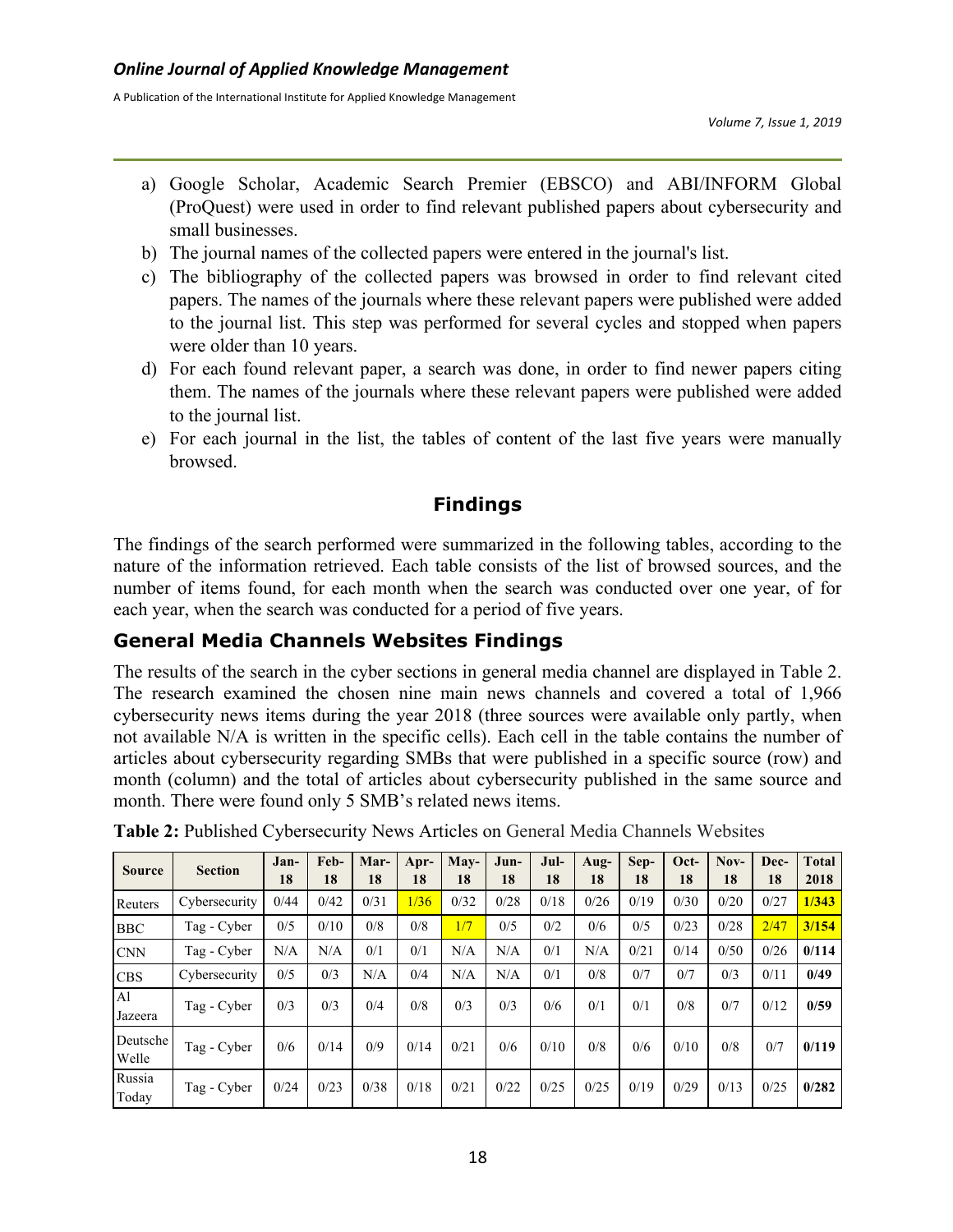A Publication of the International Institute for Applied Knowledge Management

*Volume 7, Issue 1, 2019*

| <b>CNBC</b>  | <b>Cybersecurity</b> | 0/63                | 0/52                | 0/62                | 1/96      | 0/46       | 0/47                | 0/37                | 0/34                | 0/38                | 0/62                | 0/47                | 0/65      | 1/649       |
|--------------|----------------------|---------------------|---------------------|---------------------|-----------|------------|---------------------|---------------------|---------------------|---------------------|---------------------|---------------------|-----------|-------------|
| Haaretz      | Captain<br>Internet  | N/A                 | N/A                 | N/A                 | N/A       | N/A        | N/A                 | N/A                 | N/A                 | N/A                 | 0/57                | 0/68                | 0/72      | 0/197       |
| <b>Total</b> |                      | $\mathbf{0}$<br>150 | $\mathbf{0}$<br>147 | $\mathbf{0}$<br>153 | 2/<br>185 | <b>130</b> | $\mathbf{0}$<br>111 | $\mathbf{0}$<br>100 | $\mathbf{0}$<br>108 | $\mathbf{0}$<br>116 | $\mathbf{0}$<br>230 | $\mathbf{0}$<br>244 | 2/<br>292 | 5/<br>1,966 |

General media channels are the most accessible source for SMB's managers and decision makers. Most laymen receive information about cybersecurity issues, like threats, attacks, and how to be prepared, from general media channels. However, as can be seen, those channels do not publish such kinds of reports.

## **Technological and Professional Cybersecurity Websites Findings**

The results of the search after professional cybersecurity and information-security media channels are displayed in Table 3. The research examined the chosen nine main news channels and covered 6,138 cybersecurity news items during the year 2018 (two sources were available only partly, N/A is written in the specific cells). Each cell in the table contains the number of articles about cybersecurity regarding SMBs that were published in a specific source (row) and month (column) and the total of articles published in the same source and month. Only 30 SMB's related news items were found.

| <b>Source</b>             | <b>Section</b>           | Jan-<br>18           | Feb-<br>18                      | Mar<br>$-18$         | Apr-<br>18 | May-<br>18          | Jun-<br>18           | Jul -<br>18         | Aug-<br>18          | Sep-<br>18           | Oct-<br>18 | Nov-<br>18           | Dec-<br>18          | <b>Total</b><br>2018 | <b>Total</b><br>for<br><b>Source</b> |
|---------------------------|--------------------------|----------------------|---------------------------------|----------------------|------------|---------------------|----------------------|---------------------|---------------------|----------------------|------------|----------------------|---------------------|----------------------|--------------------------------------|
| HackRead                  | Cyber<br><b>Attacks</b>  | 0/<br>$\theta$       | $\frac{0}{2}$<br>$\overline{2}$ | $\frac{0}{2}$<br>8   | 0/         | 0/<br>3             | 0/<br>$\overline{2}$ | 0/<br>1             | $\frac{0}{2}$<br>1  | 0/<br>$\overline{2}$ | N/A        | N/A                  | N/A                 | $\mathbf{0}$<br>21   |                                      |
| HackRead                  | Phishing<br>Scam         | 0/<br>2              | 0/<br>5                         | $\frac{0}{2}$<br>5   | 0/<br>2    | 0/<br>4             | N/A                  | N/A                 | N/A                 | N/A                  | N/A        | 0/<br>$\mathbf{1}$   | 0/<br>2             | $\mathbf{0}$<br>21   | 9/                                   |
| HackRead                  | Leaks                    | 0/<br>$\overline{c}$ | 0/<br>4                         | 2/<br>$\overline{7}$ | 0/<br>4    | 2/<br>6             | 0/<br>3              | 0/<br>1             | 0/<br>4             | 1/<br>6              | 0/<br>1    | 0/<br>$\overline{2}$ | $\frac{0}{2}$<br>5  | 5/<br>45             | 252                                  |
| HackRead                  | Malware                  | 1/<br>27             | 0/<br>21                        | $\frac{0}{2}$<br>19  | 3/<br>15   | 0/<br>17            | $\frac{0}{2}$<br>13  | $\frac{0}{2}$<br>6  | $\frac{0}{2}$<br>13 | 0/<br>13             | 0/<br>12   | $\frac{0}{2}$<br>5   | 0/<br>5             | 4/<br>166            |                                      |
| The Hacker<br><b>News</b> |                          | 1/<br>43             | $\frac{0}{2}$<br>30             | $\frac{0}{2}$<br>36  | 0/<br>49   | $\frac{0}{2}$<br>45 | 0/<br>56             | $\frac{0}{2}$<br>54 | 1/<br>45            | $\frac{0}{2}$<br>49  | 0/<br>44   | $\frac{0}{2}$<br>37  | $\frac{0}{2}$<br>24 | 21<br>512            | 21<br>512                            |
| Tripwire                  | The State of<br>Security | 1/<br>96             | 0/<br>66                        | 1/<br>71             | 1/<br>68   | 0/<br>67            | 0/<br>61             | 0/<br>67            | 2/<br>65            | 0/<br>59             | 1/<br>69   | 1/<br>60             | 0/<br>47            | 6/<br>796            | 6/<br>796                            |
| Wired                     | Security                 | 0/<br>44             | $\frac{0}{2}$<br>42             | $\frac{0}{2}$<br>53  | 0/<br>44   | 0/<br>38            | 0/<br>42             | 0/<br>39            | 0/<br>51            | 0/<br>40             | 0/<br>46   | $\frac{0}{2}$<br>40  | 0/<br>42            | $\mathbf{0}$<br>481  | $\mathbf{0}$<br>481                  |
| Naked<br>Security         |                          | 1/<br>99             | 1/<br>89                        | 0/<br>97             | 0/<br>86   | 0/<br>87            | 1/<br>94             | 1/<br>104           | 1/<br>98            | 0/<br>95             | 0/<br>102  | $\Omega$<br>96       | 0/<br>72            | 5/<br>1,119          | 5/<br>1,119                          |
| <b>CNET</b>               | Security                 | 0/<br>66             | 0/<br>52                        | $\frac{0}{2}$<br>98  | 0/<br>85   | 1/<br>96            | 0/<br>87             | 0/<br>91            | 1/<br>102           | 0/<br>75             | 0/<br>90   | $\Omega$<br>81       | 1/<br>55            | 3/<br>978            | 3/<br>978                            |
| Krebs on<br>Security      |                          | 0/<br>14             | 0/<br>13                        | 0/<br>14             | 0/<br>10   | 0/<br>13            | 0/<br>12             | 0/<br>10            | 0/<br>13            | 0/<br>13             | 0/<br>9    | 0/<br>13             | 0/<br>13            | $\mathbf{0}$<br>137  | $\mathbf{0}$<br>147                  |

**Table 3:** Reports in Technological and Professional Cybersecurity Websites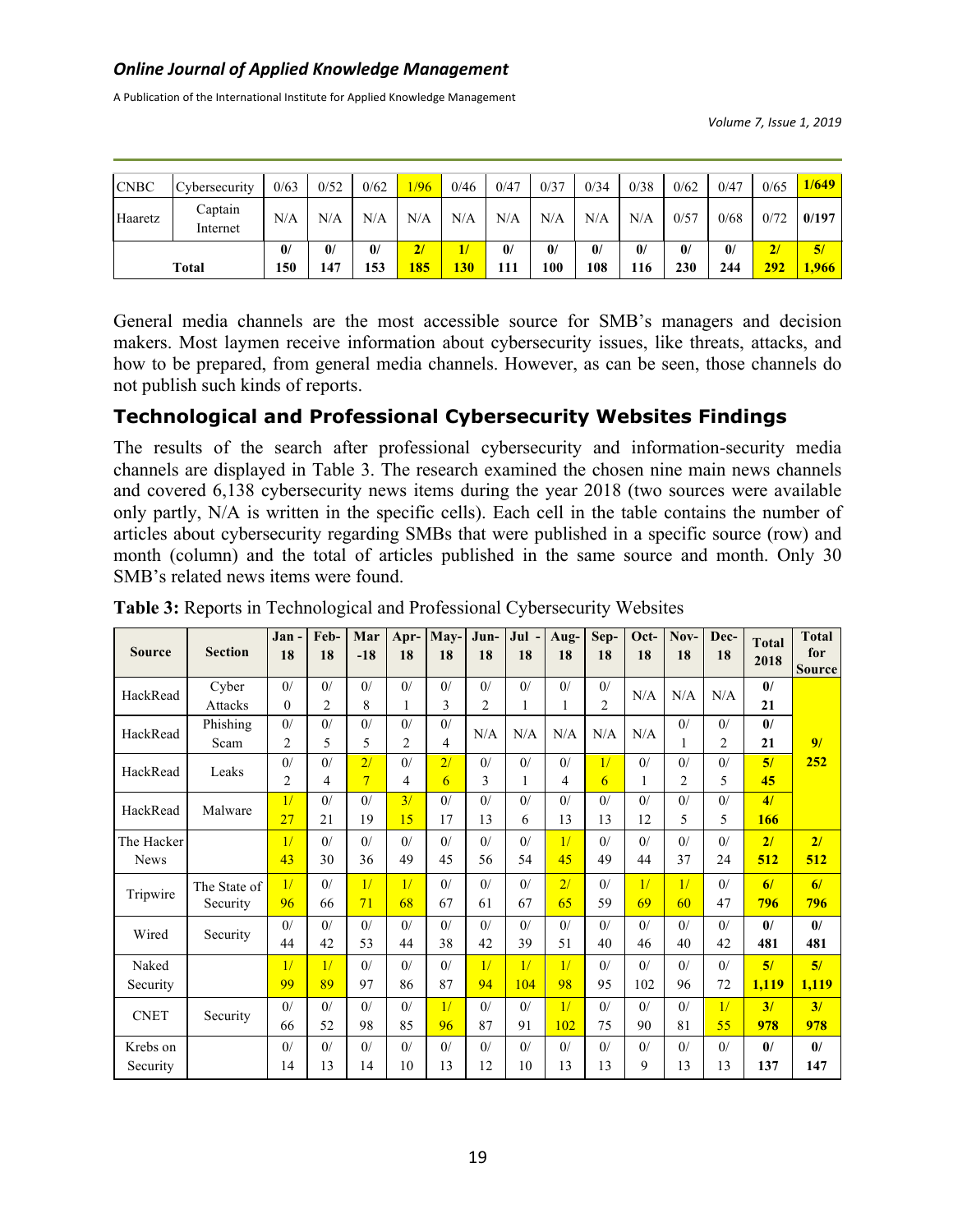A Publication of the International Institute for Applied Knowledge Management

*Volume 7, Issue 1, 2019*

| Dark<br>reading        | News $&$<br>Commentary              | 0/<br>143      | 0/<br>131          | 0/<br>.54     | $\frac{0}{2}$<br>164 | 0/<br>د د            | 1/<br><b>43</b> | $\overline{41}$ | 68                            | 0/<br>23     | 1/<br>$\overline{140}$ | $\mathbf{0}$<br>129 | 19                  | $\mathbf{0}$<br>1,710 | 5/<br>1,710         |
|------------------------|-------------------------------------|----------------|--------------------|---------------|----------------------|----------------------|-----------------|-----------------|-------------------------------|--------------|------------------------|---------------------|---------------------|-----------------------|---------------------|
| Telecom<br><b>News</b> | Security and<br>Cyber world<br>news | $\Omega$<br>16 | $\frac{0}{2}$<br>a | $_{0/}$<br>18 | 0/                   | $\overline{0}$<br>10 | 0/<br>13        | 0/<br>4         | $\frac{0}{2}$<br>$\mathbf{r}$ | 0/<br>∍<br>∠ | 0/                     | 0/<br>4             | $\frac{0}{2}$<br>10 | $\mathbf{0}$<br>103   | $\mathbf{0}$<br>103 |
| <b>Total</b>           |                                     | 4/<br>552      | 464                | 3/<br>580     | 4/<br>533            | 3/<br>541            | 2/<br>526       | 2/<br>518       | 6/<br>567                     | 47           | 1/<br>518              | 1/<br>468           | 2/<br>394           | 30/<br>6,138          |                     |

The nature of news items found is varied. Part of the news items includes reports and opinion editorials (op-eds) about cybersecurity, information security relating SMBs. Others relate to small scale cybersecurity incidents, usually, those which happened in SMBs, and only a very few items truly covered cybersecurity incidents related specifically to SMBs. Technological and professional cybersecurity websites are normally not read by laymen, and it is likely to assume that SMB owners, managers, and decision makers do not read them. These websites are relevant mostly to IT and cybersecurity professionals. Therefore, IT personnel, cybersecurity professionals or consultants who may be hired by the managers of an SMB are the focus of these websites. Still, the majority of items are not relevant to SMBs.

Summarizing Tables 2 and 3, it can be seen that a total of 35 SMBs cybersecurity-related news items were found, out of 8,104 cybersecurity and information security news items during 2018. It can be calculated that SMBs related items are only 0.43% out of the total of cybersecurity news reports. Since the covered media channels represent different origin, states, types, and audience, it can be assumed the given results portrayed a quite accurate picture of cyber incidences. Another major finding is that media channels (general & professional) covering cybersecurity incidents if one or more conditions are fulfilled:

- (1) large volume of data breached (hundreds of thousands of records & above);
- (2) large files of breached data (volume of dozens of description Giga-Bytes & above);
- (3) massive damage caused by the cyber-attack;
- (4) the importance of the target and the victim of the cyber-attack.

## **Academic Journals Findings**

Table 4 displays studies published during 2014-2018 in peer-reviewed academic journals. These studies include those who are specific for cybersecurity in small business, and tangent studies, which are related to this subject, but not exactly, and can be part of the knowledge needed by SMB's decision-makers in order to raise their awareness and preparedness towards a cyberattack.

**Table 4:** Cybersecurity Specific and Tangent Studies Relevant for SMBs Published in Peer-Reviewed Academic Journals

| Journal                         | <b>Publisher</b>      | 2014 | 2015 | 2016 | 2017 | 2018 | <b>Total</b> |
|---------------------------------|-----------------------|------|------|------|------|------|--------------|
| Business and Management Studies | Redfame<br>Publishing | N/A  |      |      |      |      |              |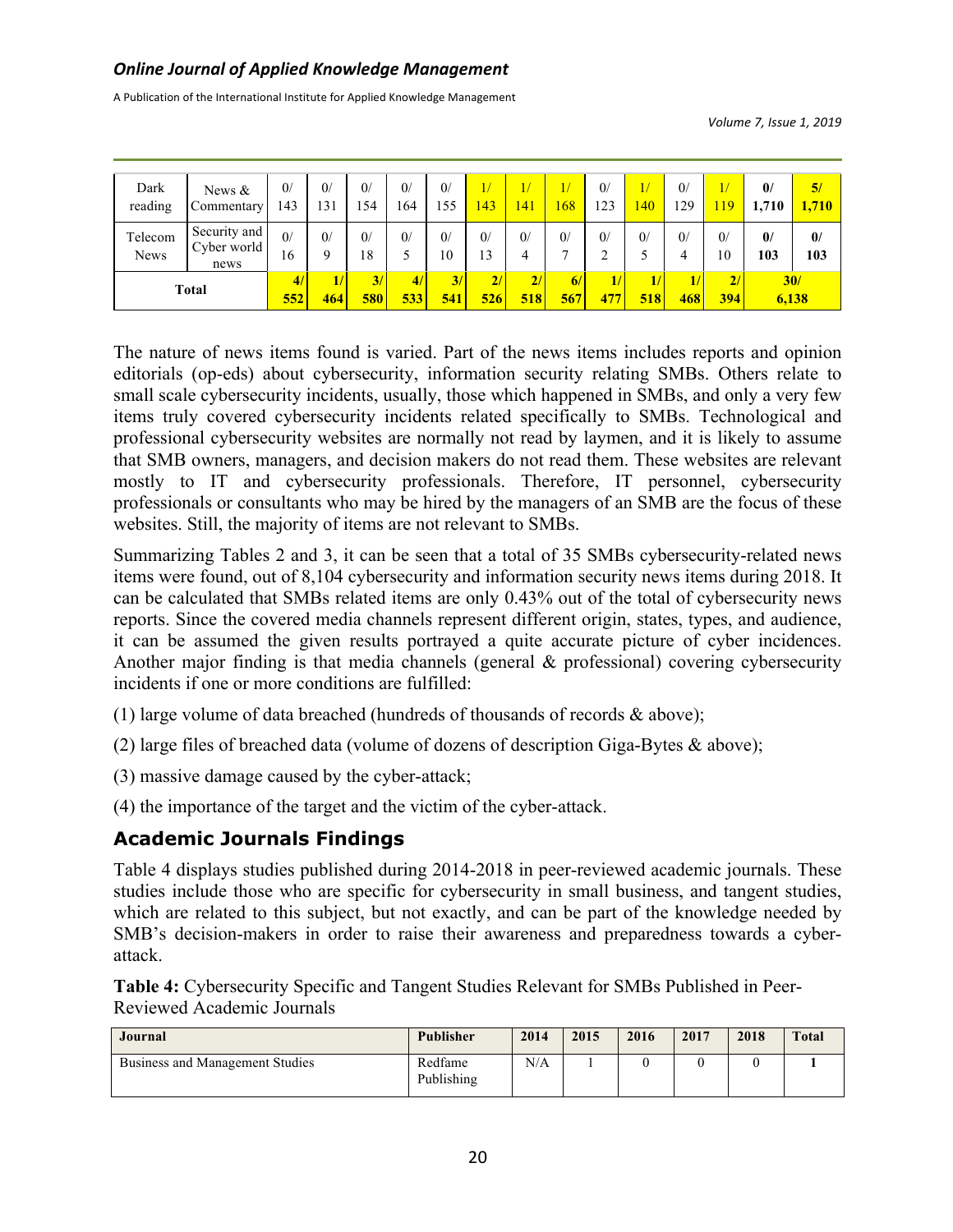A Publication of the International Institute for Applied Knowledge Management

*Volume 7, Issue 1, 2019*

| Journal                                                                            | <b>Publisher</b>                                        | 2014             | 2015             | 2016             | 2017             | 2018             | <b>Total</b>            |
|------------------------------------------------------------------------------------|---------------------------------------------------------|------------------|------------------|------------------|------------------|------------------|-------------------------|
| <b>Business Horizons</b>                                                           | Elsevier                                                | $\theta$         | $\theta$         | $\mathbf{1}$     | $\Omega$         | $\Omega$         | $\mathbf{1}$            |
| Communications of the AIS                                                          | <b>AIS</b>                                              | $\Omega$         | $\mathbf{1}$     | $\mathbf{0}$     | $\overline{0}$   | $\theta$         | $\mathbf{1}$            |
| Computer                                                                           | <b>IEEE</b>                                             | $\overline{0}$   | $\theta$         | $\mathbf{1}$     | $\mathbf{1}$     | $\overline{2}$   | $\overline{\mathbf{4}}$ |
| Computer Fraud & Security                                                          | Elsevier                                                | $\overline{0}$   | $\theta$         | $\mathbf{1}$     | $\mathbf{1}$     | $\theta$         | $\overline{2}$          |
| Computers & security                                                               | Elsevier                                                | $\Omega$         | $\theta$         | $\overline{0}$   | $\mathbf{1}$     | $\theta$         | $\mathbf{1}$            |
| Computers in Human Behavior                                                        | Elsevier                                                | $\theta$         | $\theta$         | $\theta$         | $\overline{2}$   | $\theta$         | $\overline{2}$          |
| <b>Cyber Security</b>                                                              | Henry Stewart<br>Publications                           | N/A              | N/A              | N/A              | $\boldsymbol{0}$ | $\mathbf{1}$     | $\mathbf{1}$            |
| <b>Future Internet</b>                                                             | <b>MDPI</b>                                             | $\overline{0}$   | $\mathbf{0}$     | $\mathbf{1}$     | $\overline{0}$   | $\theta$         | $\mathbf{1}$            |
| Industrial Management & Data Systems                                               | Emerald                                                 | $\mathbf{1}$     | $\theta$         | $\mathbf{1}$     | $\Omega$         | $\theta$         | $\overline{2}$          |
| Information & Computer Security/Information<br>Management & Computer Security*     | Emerald                                                 | $\mathbf{1}$     | $\mathbf{1}$     | $\mathbf{1}$     | $\Omega$         | $\mathbf{1}$     | $\overline{\mathbf{4}}$ |
| Information & Management                                                           | Elsevier                                                | $\overline{c}$   | $\theta$         | $\overline{0}$   | $\mathbf{1}$     | $\mathbf{1}$     | $\overline{\mathbf{4}}$ |
| <b>Information Systems Management</b>                                              | Taylor &<br>Francis                                     | $\mathbf{0}$     | $\Omega$         | $\mathbf{1}$     | $\overline{2}$   | $\theta$         | $\overline{\mathbf{3}}$ |
| International Journal of Business Continuity and<br>Risk Management                | Inderscience<br>Publishers                              | $\theta$         | $\theta$         | $\mathbf{0}$     | $\theta$         | $\mathbf{1}$     | $\mathbf{1}$            |
| International Journal of Computers &<br>Technology                                 | Council for<br>Innovative<br>Research,<br>Punjab, India | $\mathbf{0}$     | $\mathbf{1}$     | $\mathbf{1}$     | $\boldsymbol{0}$ | $\mathbf{1}$     | $\overline{\mathbf{3}}$ |
| International Journal of Critical Infrastructure<br>Protection                     | Elsevier                                                | $\mathbf{0}$     | 1                | 3                | $\theta$         | $\theta$         | 4                       |
| International Journal of Information Management                                    | Elsevier                                                | $\mathbf{0}$     | $\mathbf{0}$     | $\mathbf{0}$     | $\Omega$         | $\theta$         | $\bf{0}$                |
| International Journal of Information Security and<br>Privacy                       | IGI Global                                              | $\mathbf{0}$     | $\Omega$         | $\mathbf{0}$     | $\theta$         | $\theta$         | $\bf{0}$                |
| International Journal of Information Systems for<br>Crisis Response and Management | IGI Global                                              | $\theta$         | $\mathbf{1}$     | $\boldsymbol{0}$ | $\boldsymbol{0}$ | $\mathbf{1}$     | $\overline{2}$          |
| IT Professional                                                                    | <b>IEEE</b>                                             | $\boldsymbol{0}$ | $\boldsymbol{0}$ | 0                | $\boldsymbol{0}$ | $\boldsymbol{0}$ | $\boldsymbol{0}$        |
| Journal of Accounting and Public Policy                                            | Elsevier                                                | $\overline{0}$   | $\boldsymbol{0}$ | $\mathbf{0}$     | $\boldsymbol{0}$ | $\mathbf{1}$     | $\mathbf{1}$            |
| Journal of Business Continuity & Emergency<br>Planning                             | Henry Stewart<br>Publications                           | $\mathbf{0}$     | $\boldsymbol{0}$ | $\mathbf{0}$     | 1                | $\boldsymbol{0}$ | 1                       |
| Journal of Cyber Policy                                                            | Taylor &<br>Francis                                     | $\rm N/A$        | $\rm N/A$        | $\boldsymbol{0}$ | $\mathbf{1}$     | $\boldsymbol{0}$ | $\mathbf{1}$            |
| Journal of Cybersecurity                                                           | Oxford<br>Academy                                       | $\mathbf{0}$     | $\mathbf{1}$     | $\overline{2}$   | $\overline{0}$   | $\boldsymbol{0}$ | $\overline{\mathbf{3}}$ |
| Journal of Cyber Security and Mobility                                             | River<br>Publishers                                     | $\mathbf{0}$     | $\boldsymbol{0}$ | $\mathbf{0}$     | $\boldsymbol{0}$ | $\boldsymbol{0}$ | $\bf{0}$                |
| Journal of Hospitality and Tourism Technology                                      | Emerald                                                 | $\boldsymbol{0}$ | $\boldsymbol{0}$ | $\boldsymbol{0}$ | $\boldsymbol{0}$ | $\mathbf{1}$     | 1                       |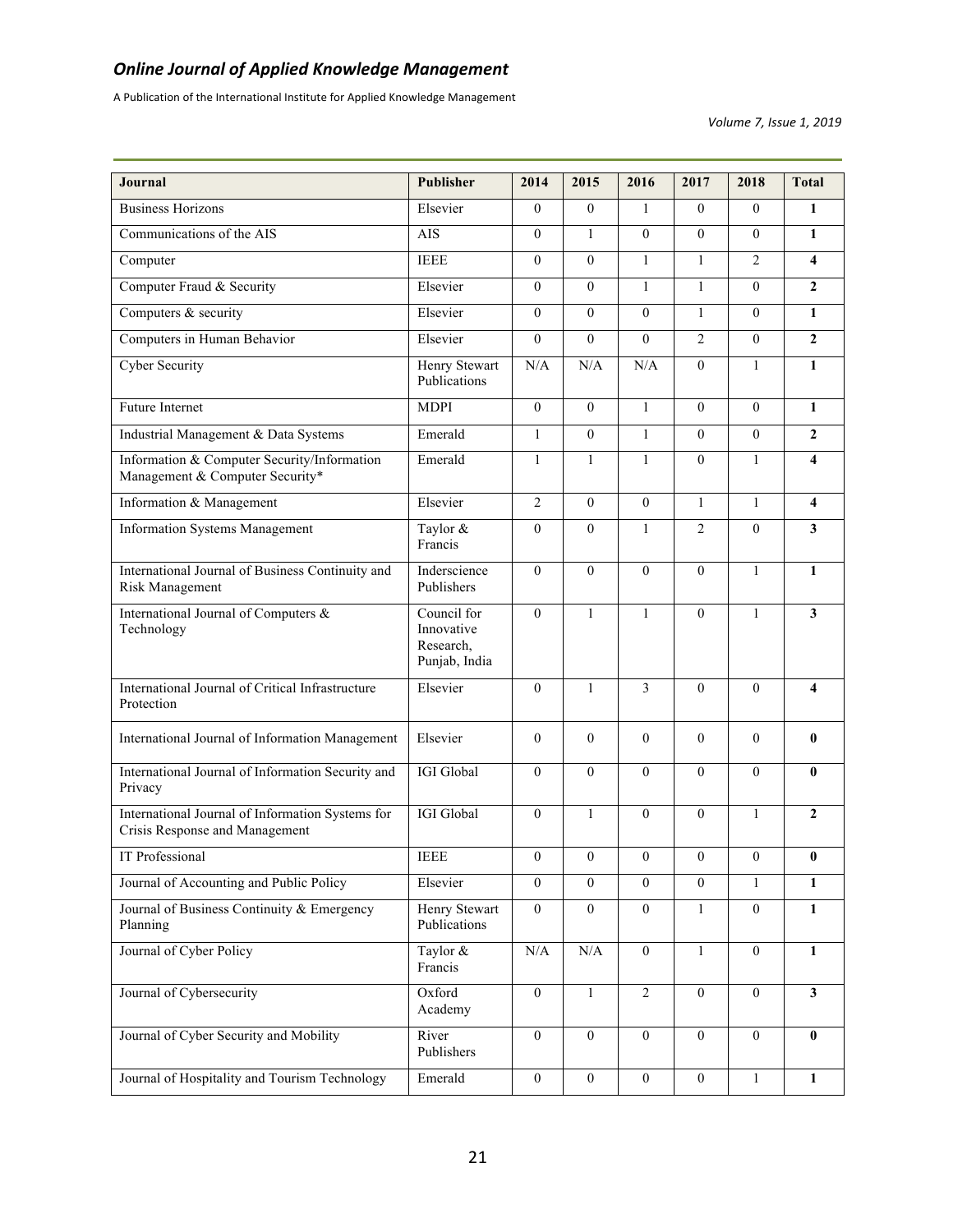A Publication of the International Institute for Applied Knowledge Management

*Volume 7, Issue 1, 2019*

| Journal                                                       | <b>Publisher</b>                                                                | 2014         | 2015     | 2016           | 2017           | 2018         | <b>Total</b> |
|---------------------------------------------------------------|---------------------------------------------------------------------------------|--------------|----------|----------------|----------------|--------------|--------------|
| Journal of Information Security                               | <b>SCIRP</b>                                                                    | $\theta$     | $\theta$ | $\theta$       | $\theta$       | $\mathbf{1}$ | 1            |
| Journal of Small Business and Enterprise<br>Development       | Emerald                                                                         | $\theta$     | $\Omega$ | $\theta$       | $\theta$       | $\theta$     | $\mathbf{0}$ |
| <b>MIS</b> Quarterly                                          | University of<br>Minnesota                                                      | $\Omega$     | $\Omega$ | $\mathbf{1}$   | $\theta$       | $\theta$     | 1            |
| Privacy and Security (TOPS)                                   | <b>ACM</b>                                                                      | $\theta$     | $\Omega$ | $\theta$       | $\theta$       | $\theta$     | $\mathbf{0}$ |
| Risk Management                                               | Springer                                                                        | $\mathbf{1}$ | $\Omega$ | $\Omega$       | $\theta$       | $\theta$     | $\mathbf{1}$ |
| Security & Privacy                                            | <b>IEEE</b>                                                                     | $\mathbf{1}$ | $\theta$ | $\theta$       | 1              | $\mathbf{1}$ | 3            |
| The Journal of Cyber Security and Information<br>Systems      | <b>IAC</b> Publisher                                                            | $\theta$     | $\theta$ | $\theta$       | $\theta$       | $\theta$     | $\mathbf{0}$ |
| The Journal of Information Assurance &<br>Cybersecurity       | Clute Institute                                                                 | $\theta$     | $\Omega$ | $\theta$       | $\Omega$       | $\Omega$     | $\mathbf{0}$ |
| The Online Journal of Applied Knowledge<br>Management (OJAKM) | International<br>Institute for<br>Applied<br>Knowledge<br>Management<br>(IIAKM) | $\Omega$     | 1        | $\overline{2}$ | $\overline{2}$ | 3            | 8            |
| <b>Total</b>                                                  |                                                                                 | 6            | 8        | 16             | 13             | 15           | 58           |

*\* Journal name was changed over that period*

As can be seen, less than 60 papers were published during the last five years. Each journal published between 0-8 papers on cybersecurity relevant to SMBs. Journals with no relevant publications during these years were counted, because they had a relevant publication during the last 10 years, according to the methodology of searching. The number of total publications is rising very slowly. In 2016, the number of publications was doubled, but not changed much afterwards.

#### **Discussion**

The SMBs are the big majority (> 99%) of businesses in Western countries, and, according to reports (Verizon Enterprise, 2018), 58% of data breach victims in 2017 were small businesses. However, surprisingly, the number of news articles, studies, and research published, about SMBs cybersecurity threats, vulnerabilities, attacks, breaches, cybersecurity risk management and preparedness are drastically few. We suspect that the following are some reasons for this "invisible hole" of information:

- 1. **Lack of knowledge/awareness**  The lack of knowledge can be categorized by two options:
	- a. The SMBs not always know they were attacked or breached. In such cases, the information, obviously, does not reach other parties in order to be published.
	- b. The SMB owners, managers, and decision-makers may not be aware that data leaked outside the firm, how much data leaked, and what kind of data leaked. Because most of these businesses do not employ experienced cybersecurity professionals, even not as consultants, they may not be aware to what really happened.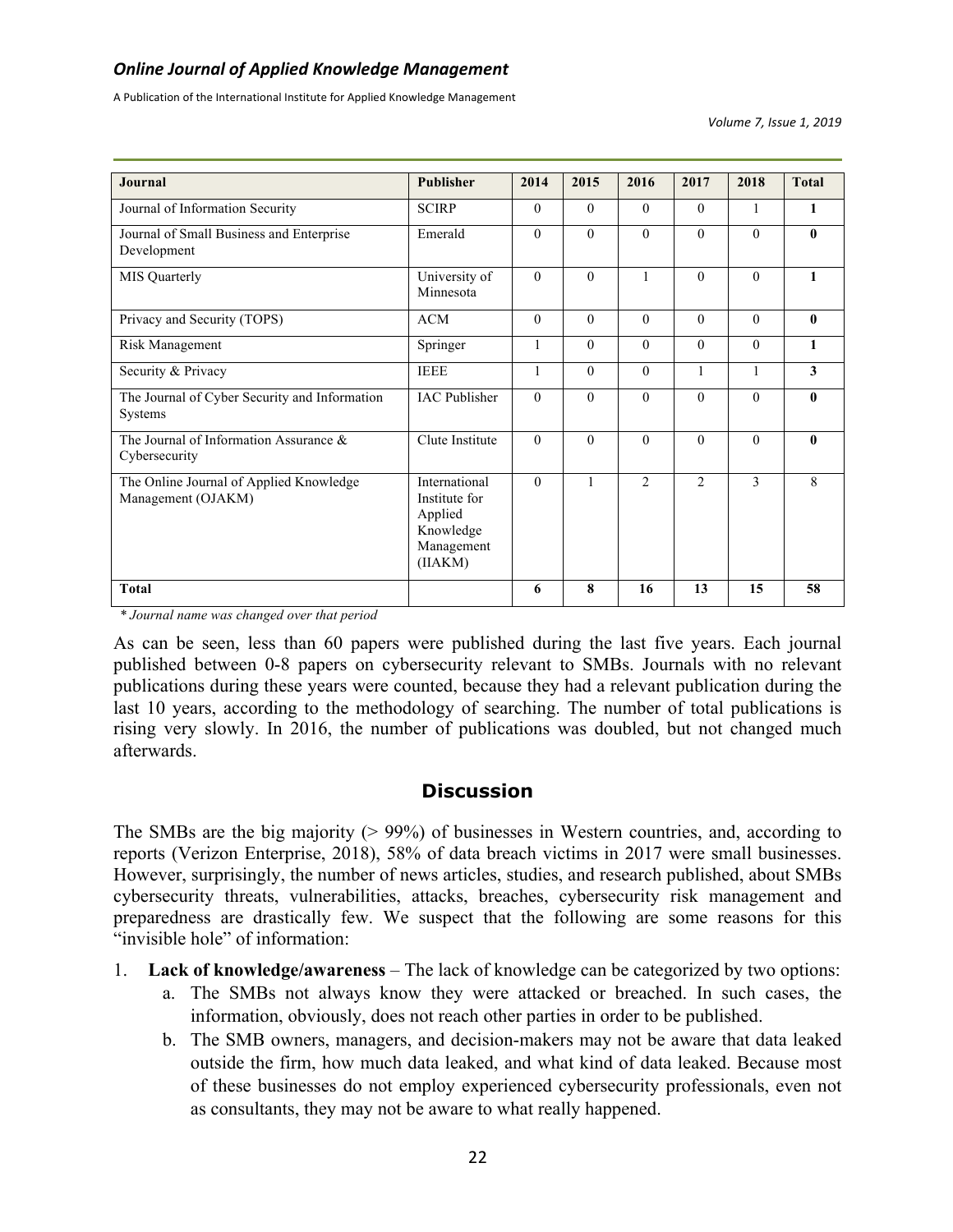- 2. **Lack of reporting** When a small business experience a cyber-attack, no matter which kind of attack, most of the owners, managers, and decision-makers do not report on the case to law enforcement agencies or any other relevant institutions. The reasons for this can be one or a combination of the following:
	- a. SMBs are not under the regulation to do so. Firms that undergo cybersecurity regulations are obliged to report any cyber-attack they perceived. However, those firms, which are exempted of regulation, may not report.
	- b. SMB owners, managers, and decision-makers do not want to expose the existing vulnerabilities or the fact they have been breached in front of customers, suppliers, partners, competitors, regulators, and law enforcement agencies, because they may think this kind of exposure may hinder their business.
- 3. **Lack of media interest**  Even if the attack was reported (to any law enforcement, media channel, general public, or other institutions), the cyber-attack is treated by the media and law enforcements as an "insignificant" event, which suffers of lack of interest of all the relevant players, and, therefore, lack of general media coverage.
- 4. **Lack of public attention and information overload** cyber-attacks are faced on a daily base, and targets all types of victims, more than is known to public, and more than the public can absorb. According to the attention economy perspective (Davenport & Beck, 2001) the scarcest resource in modern organizations is attention. Therefore, the media consumer cannot contain this high volume and frequency of cyber incidents, so they are not reported and/or published.

In terms of knowledge management, it seems that the cybersecurity knowledge needed by SMB owners, managers, and decision-makers is understatedness only partially available. The relevant knowledge must be offered and submitted to SMB owners, managers, and decision-makers in order to leverage their awareness and possibilities of preparedness to cyber-attacks.

## **Conclusion**

According to this exploratory research, it seems that information needed by SMB owners, managers, and decision makers, in order to cope with cybersecurity and being prepared to cyberattacks, is scarce and not easily available. In order to cover this "invisible hole", some activities and change of culture have to be referenced. For example, cyber-attacks, even the smaller ones, must be reported in order to leverage the awareness of relevant people. Moreover, a campaign like #WeTooWereHacked can raise the awareness of the authorities, the mass communication media, and other SMB owners, managers, and decision-makers. Leveraging the awareness can help bring a better preparedness of these businesses, in order to cope with the threats. Further, the importance of this issue will increase, so academic research will expand, and more researches will find the vulnerability of SMBs as a relevant topic for future studies.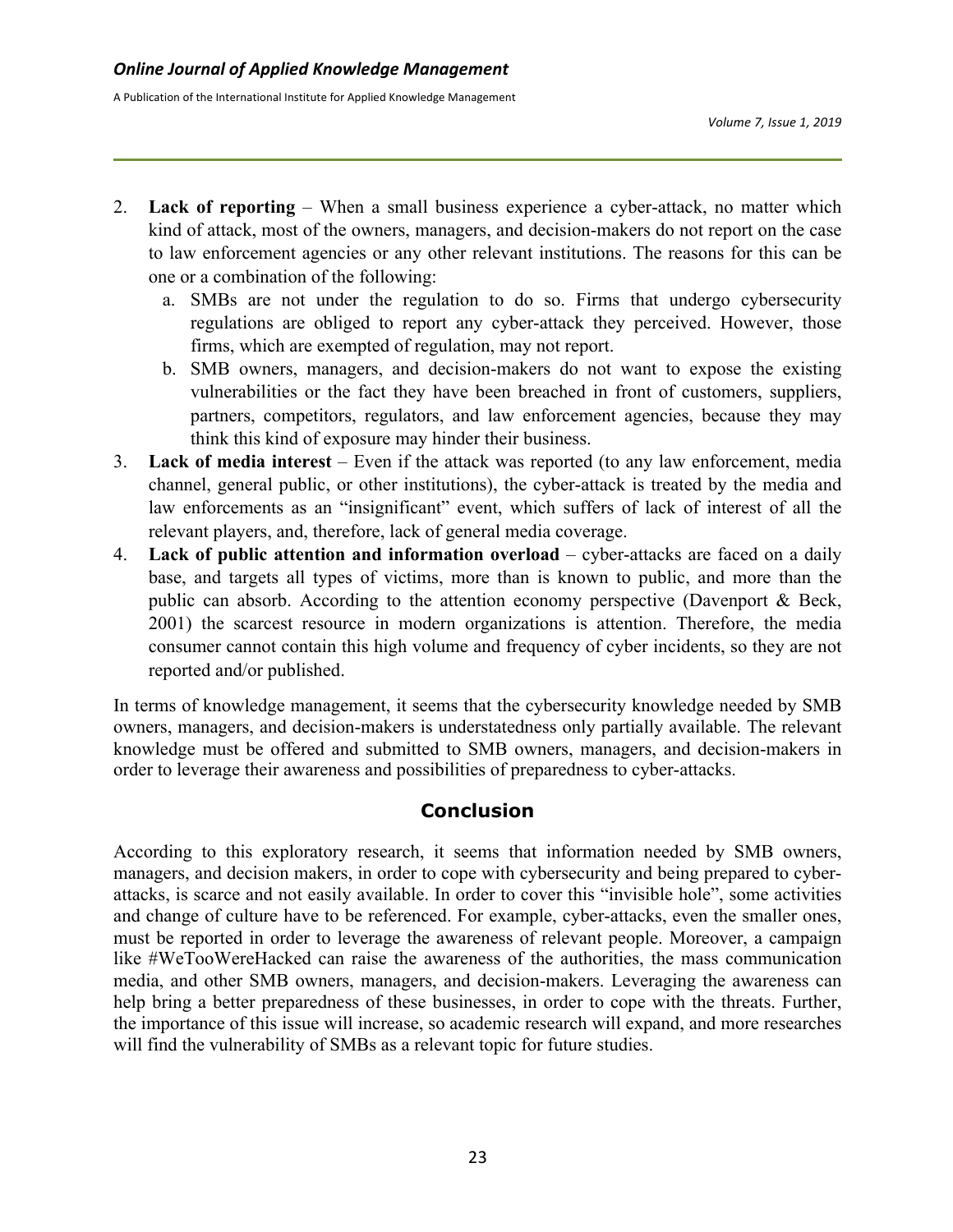#### **Future research**

According to Pérez-González, Trigueros-Preciado, and Popa (2017), SMBs use social media technologies in order to acquire information. Therefore, a comprehensive search of cybersecurity for SMBs information shared on the social networks has to be performed, in order to find if this information may help in "closing the hole".

#### **References**

- Asakim Be-Misparim (2018). *SBA*. Retrieved from: https://www.sba.org.il/hb/PolicyAnd Information/Researches/Documents/asakim%20be%20misparim%202018.pdf
- Bell, S. (2017). Cybersecurity is not just a 'big business' issue. *Governance Directions, 69*(9), 536-539.
- Bhattacharya, D. (2013). Evolution of information security issues in small businesses. *The Colloquium for Information System Security Education, 1*(1)*,* 1-10.
- Child, J., & Hsieh, L. (2014). Decision mode, information and network attachment in the internationalization of SMEs: A configurational and contingency analysis. *Journal of World Business, 49*(4)*,* 598–610. http://www.doi.org/10.1016/j.jwb.2013.12.012
- CyberDB (2018). *Best cyber security news blogs 2018*. Retrieved from: https://www.cyberdb.co/best-cyber-security-news-blogs-2018
- Davenport, T. H., & Beck, J. C. (2001). *The attention economy: Understanding the new currency of business*. Boston, MA: Harvard Business School Press.
- Digvijaya, S. (2017). *Top 10 famous news channels of the world.* Retrieved from: https://topyaps.com/top-10-famous-news-channels-of-the-world
- European Commission (2019). *What is an SME?* Retrieved from: https://ec.europa.eu/ growth/smes/business-friendly-environment/sme-definition\_en
- Federal Communications Commission (FCC) (2018). *Cybersecurity for small business.* Retrieved from: https://www.fcc.gov/general/cybersecurity-small-business
- FeedSpot (2018, June). *Top cyber security news websites newsletter [blog post].* Retrieved from: https://blog.feedspot.com/cyber\_security\_news\_websites
- GlobalSign (2018). *Top 10 cybersecurity blogs you should add to your feed.* Retrieved from https://www.globalsign.com/en/blog/top-10-cybersecurity-blogs
- International News Channels. (n.d.). *In wikipedia.* Retrieved from: https://en.wikipedia.org/ wiki/International\_news\_channels
- Kushnir, K. (2010). How do economies define micro, small and medium enterprises (MSMEs). *Companion Note for the MSME Country Indicators, 66*. Retrieved from: https://www.ifc.org/wps/wcm/connect/624b8f804a17abc5b4acfddd29332b51/msme-cinote.pdf?mod=ajperes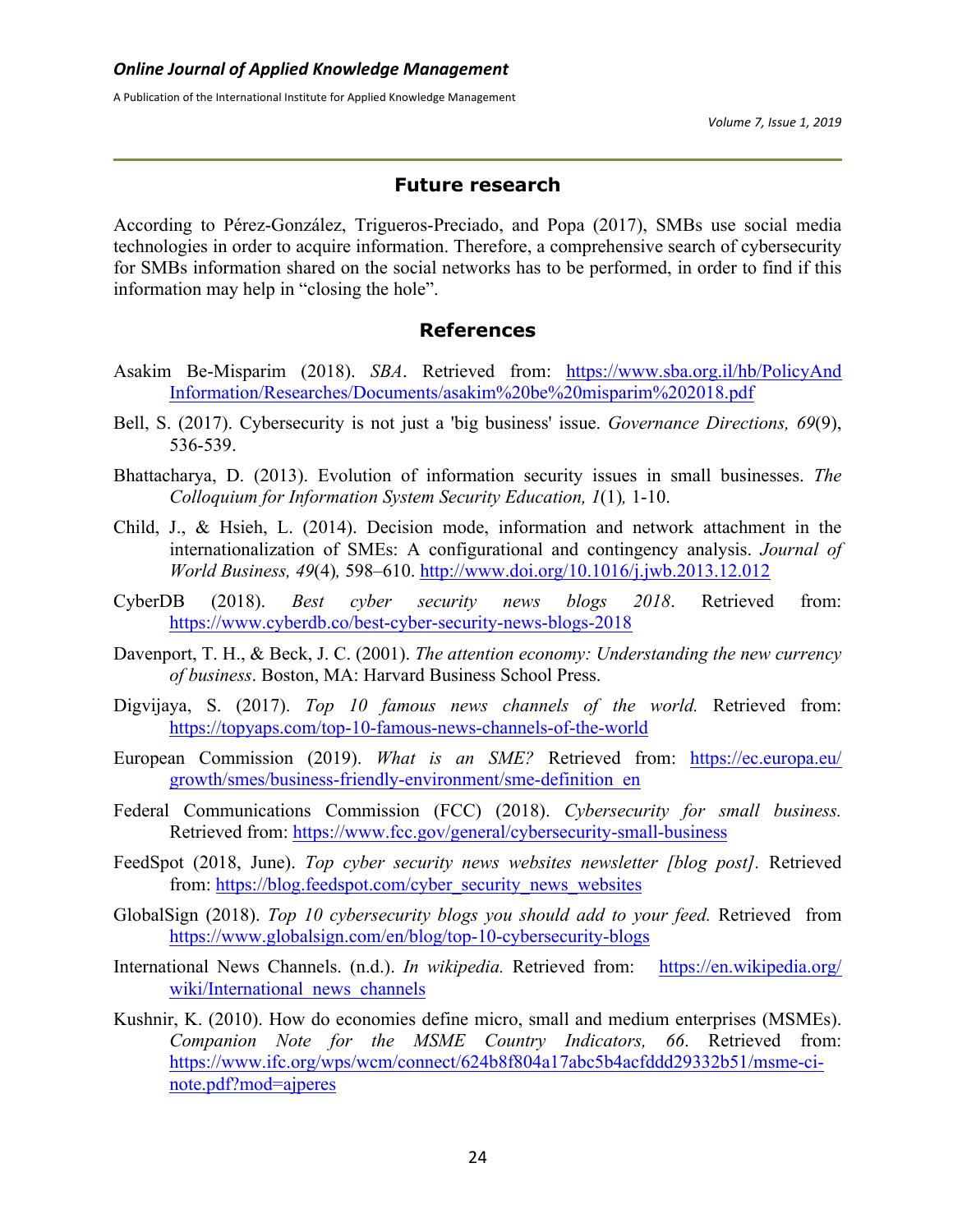- Lopez-Nicolas, C., & Soto-Acosta, P. (2010). Analyzing ICT adoption and use effects on knowledge creation: An empirical investigation in SMEs. *International Journal of Information Management*, *30*(6), 521-528.
- Morgan, S. (2018). Top cybersecurity news sites. *Cybercrime Magazine*, Cybersecurity Ventures. Retrieved from: https://cybersecurityventures.com/industry-news
- Muller, P., Julius, J., Herr, D., Koch, L., Peycheva, V., & McKiernan, S. (2017). Annual report on European SMEs 2016/2017. *EU Publications.*
- National Cyber Security Authority (2017). Cyber defense methodology for an organization, Ver. 1.0. Retrieved from: https://www.gov.il/BlobFolder/policy/cyber\_security\_methodology\_ for organizations/he/Cyber1.0\_english\_617\_A4.pdf
- National Small Business Association (NSBA) (2017). *NSBA testifies on cybersecurity.* Retrieved from: https://nsba.biz/nsba-testifies-on-cybersecurity-2
- Otterson, J. (2017). *MSNBC ranks as no. 1 cable network in total viewers for first time ever.*  Retrieved from: https://variety.com/2017/tv/news/msnbc-cable-news-ratings-charlottesv ille-1202531567
- Pérez-González, D., Trigueros-Preciado, S., & Popa, S. (2017). Social media technologies' use for the competitive information and knowledge sharing, and its effects on industrial SMEs' innovation. *Information Systems Management, 34*(3)*,* 291-301.
- Richi, C. (2017). *Top 10 most popular news channels in the world.* Retrieved from: http://www.allrefer.com/top-10-popular-news-channels-world
- Small Business Agency (SBA) (2018). Retrieved from: https://www.sba.org.il/, and https://www.gov.il/he/departments/units/small\_medium\_business\_agency\_about
- Small Business Agency (SBA) (2019). *Size standards.* Retrieved from: https://www.sba.gov/federal-contracting/contracting-guide/size-standards
- United States cable news (n.d.). *In Wikipedia.* Retrieved from: https://en.wikipedia.org/ wiki/United States cable news
- University of San Diego (2018). *The top cyber security blogs and websites of 2018.* Retrieved from: https://onlinedegrees.sandiego.edu/top-cyber-security-blogs-websites
- US-Cert-SMB (2018). *Resources for small and midsize businesses.* Retrieved from: https://www.us-cert.gov/ccubedvp/smb
- U.S. Small Business Administration (2018). *2018 small business profile.* Retrieved from: https://www.sba.gov/sites/default/files/advocacy/2018-Small-Business-Profiles-US.pdf
- Verizon Enterprise (2018). Verizon 2018 data breach investigations report (DBIR). Retrieved from: http://www.verizonenterprise.com/resources/reports/rp\_DBIR\_2018\_Report\_ en\_xg.pdf